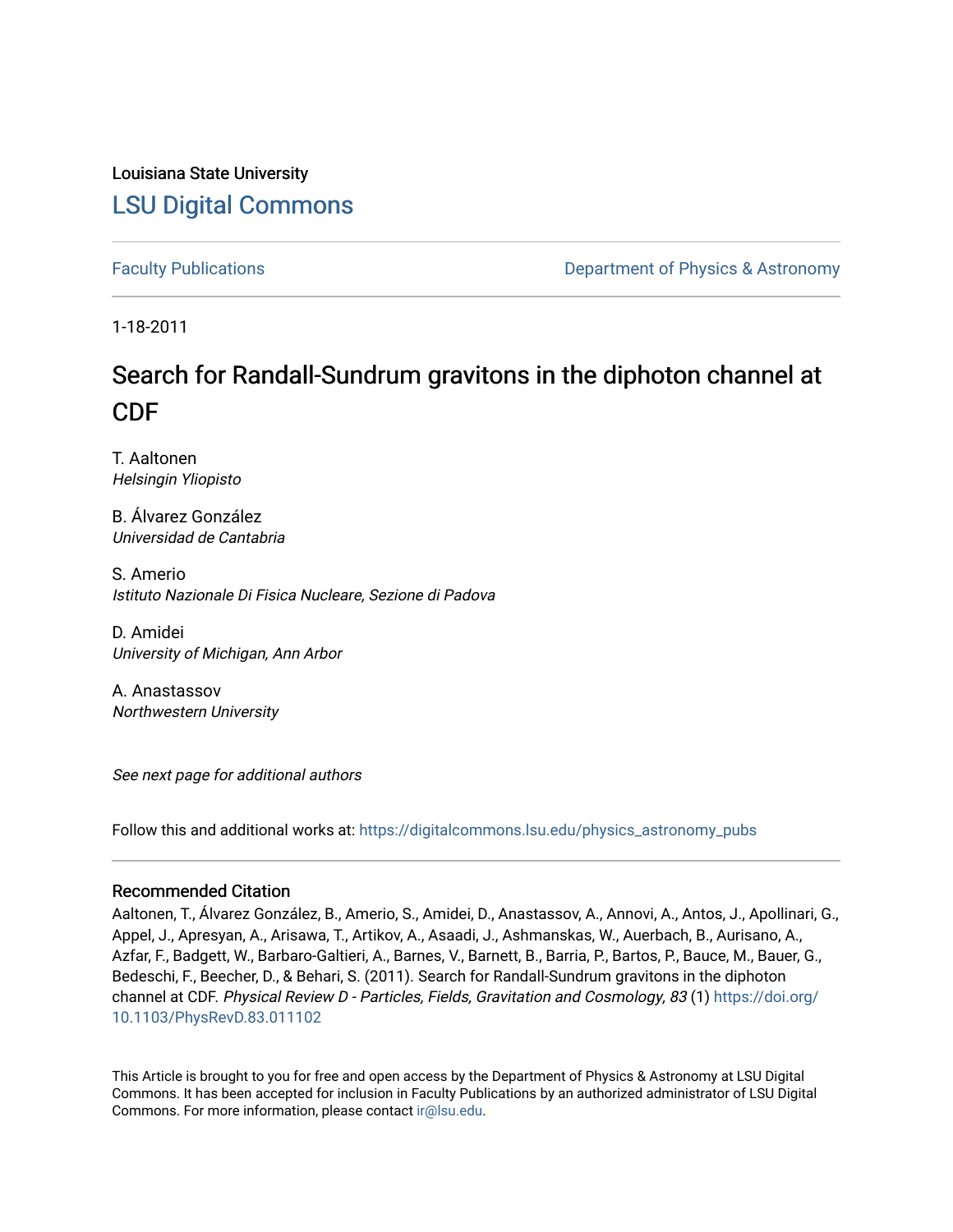### Authors

T. Aaltonen, B. Álvarez González, S. Amerio, D. Amidei, A. Anastassov, A. Annovi, J. Antos, G. Apollinari, J. A. Appel, A. Apresyan, T. Arisawa, A. Artikov, J. Asaadi, W. Ashmanskas, B. Auerbach, A. Aurisano, F. Azfar, W. Badgett, A. Barbaro-Galtieri, V. E. Barnes, B. A. Barnett, P. Barria, P. Bartos, M. Bauce, G. Bauer, F. Bedeschi, D. Beecher, and S. Behari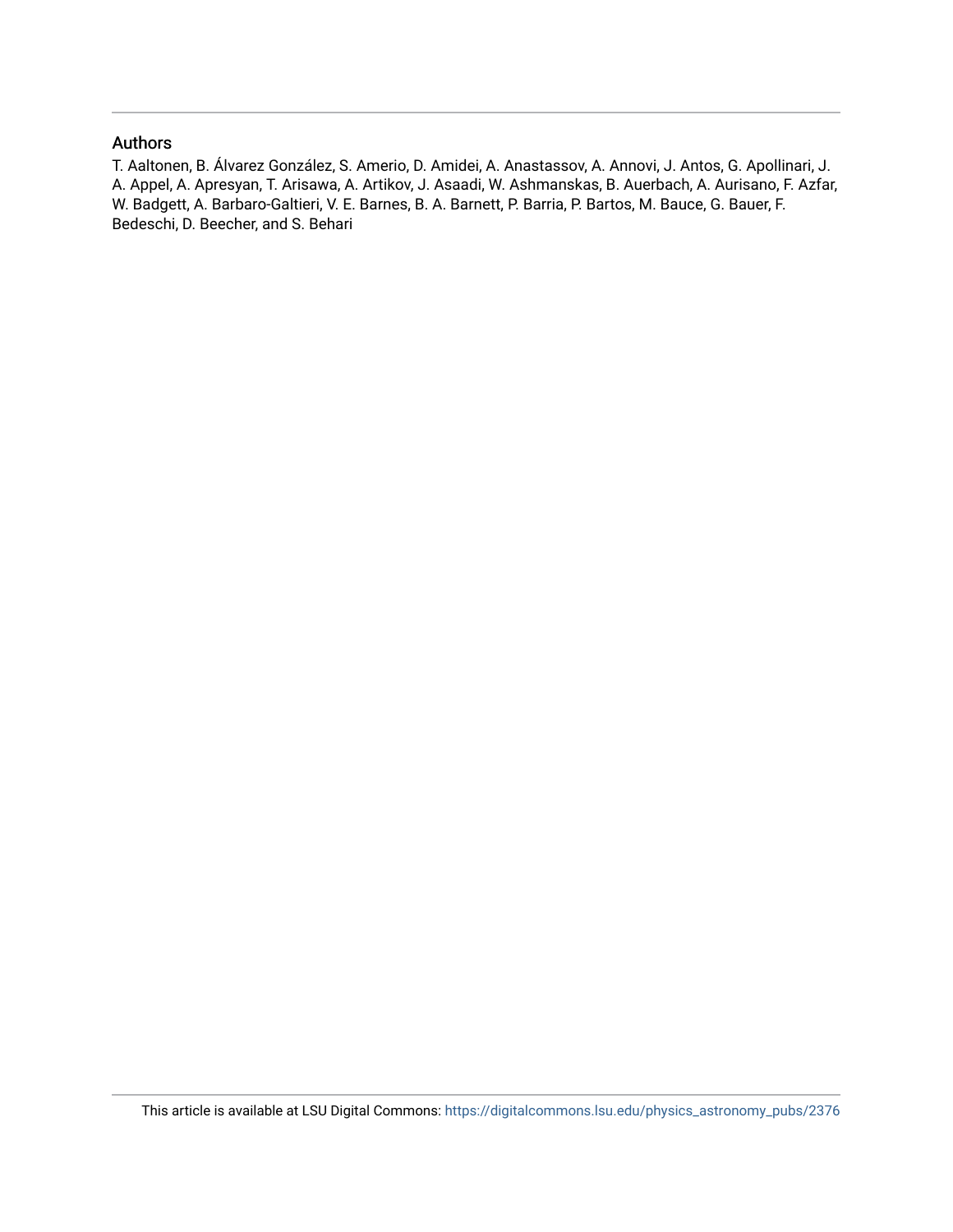

# CHORUS

This is the accepted manuscript made available via CHORUS. The article has been published as:

## Search for Randall-Sundrum gravitons in the diphoton channel at CDF

T. Aaltonen et al. (CDF Collaboration) Phys. Rev. D **83**, 011102 — Published 18 January 2011 DOI: [10.1103/PhysRevD.83.011102](http://dx.doi.org/10.1103/PhysRevD.83.011102)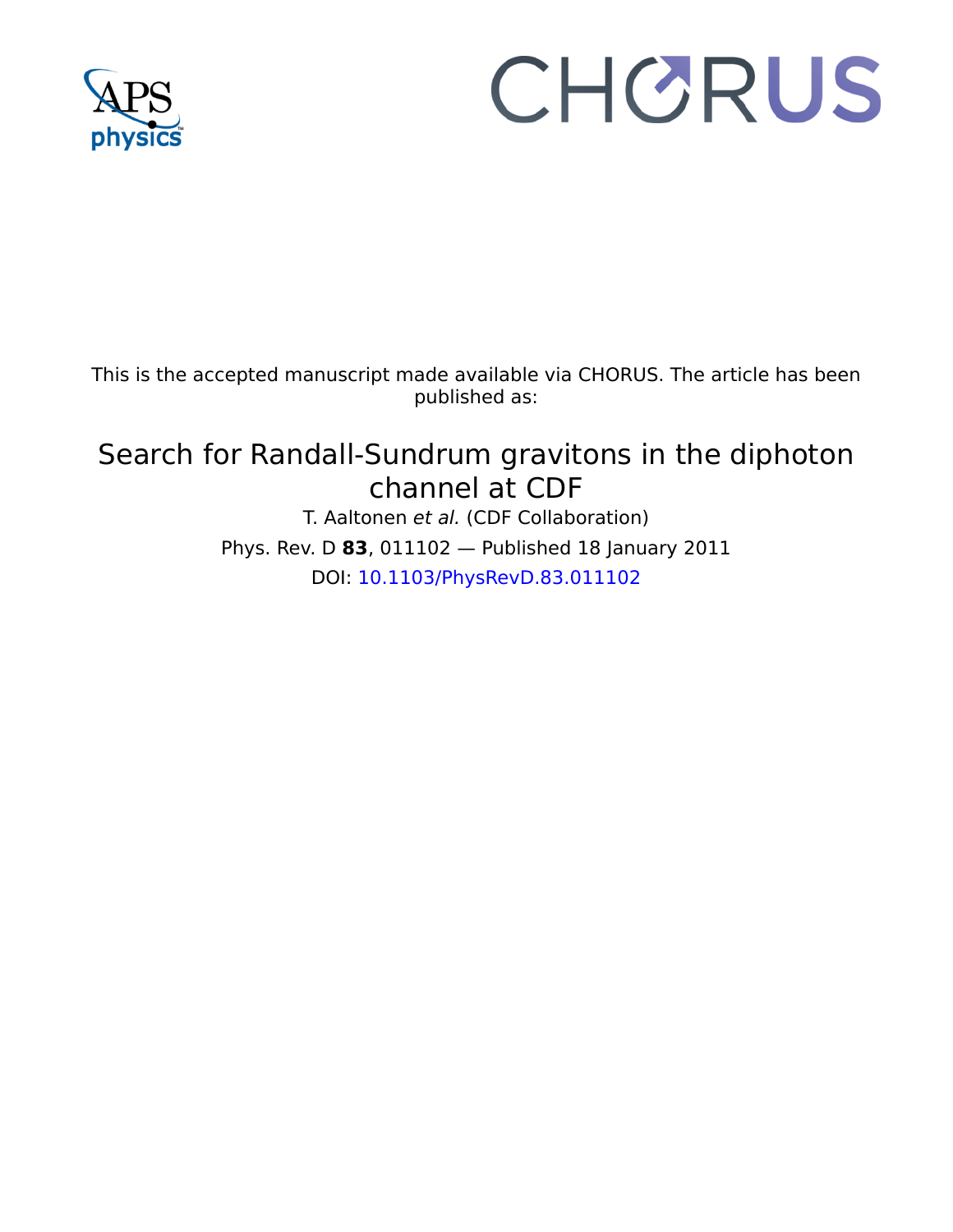FERMILAB**DZR<sup>4</sup>032** 

### Search for Randall-Sundrum Gravitons in the Diphoton Channel at CDF

<sup>27</sup> M. E. Convery,<sup>-3</sup> J. Conway,<sup>-M.</sup>C. Converg,<sup>-3</sup> M. Coronery,<sup>-3</sup> D. Dagenhart,<sup>15</sup> D. Dagenhart,<sup>15</sup> D. Dagenhart,<sup>15</sup> D. Dagenhart,<sup>15</sup> D. Thesen in the G. Deluca,<sup>4</sup> 4 A. Di Canto<sup>16,44</sup> B. Di Ruzza,<sup>44</sup> J.R. Dit Certifor(3)  $^{\circ}$  N. Clemen! IV. Clements, To Clements, The Cholchitae $^{10}$ E. Cholchitae (1)  $^{\circ}$ E. Clements, The Cholchitae (1)  $^{\circ}$ E. Clements, The Cholchitae (1)  $^{\circ}$ E. Clements, The Cholchitae (1)  $^{\circ}$ E. Cle T. Aaltonen,<sup>21</sup> B. Álvarez González<sup>v</sup>, <sup>9</sup> S. Amerio,<sup>41</sup> D. Amidei,<sup>32</sup> A. Anastassov, <sup>36</sup> A. Annovi, <sup>17</sup> J. Antos, <sup>12</sup> G. Apollinari,<sup>15</sup> J.A. Appel,<sup>15</sup> A. Apresyan,<sup>46</sup> T. Arisawa,<sup>56</sup> A. Artikov,<sup>13</sup> J. Asaadi,<sup>51</sup> W. Ashmanskas,<sup>15</sup> B. Auerbach,<sup>59</sup> A. Aurisano,<sup>51</sup> F. Azfar,<sup>40</sup> W. Badgett,<sup>15</sup> A. Barbaro-Galtieri,<sup>26</sup> V.E. Barnes,<sup>46</sup> B.A. Barnett,<sup>23</sup> P. Barria<sup>cc</sup>,<sup>44</sup> P. Bartos,<sup>12</sup> M. Bauce<sup>aa</sup>,<sup>41</sup> G. Bauer,<sup>30</sup> F. Bedeschi,<sup>44</sup> D. Beecher,<sup>28</sup> S. Behari,<sup>23</sup> G. Bellettini<sup>bb</sup>,<sup>44</sup> J. Bellinger,<sup>58</sup> D. Benjamin,<sup>14</sup> A. Beretvas,<sup>15</sup> A. Bhatti,<sup>48</sup> M. Binkley\*,<sup>15</sup> D. Bisello<sup>aa</sup>,<sup>41</sup> I. Bizjak<sup>99</sup>,<sup>28</sup> K.R. Bland,<sup>5</sup> B. Blumenfeld,<sup>23</sup> A. Bocci,<sup>14</sup> A. Bodek,<sup>47</sup> D. Bortoletto,<sup>46</sup> J. Boudreau,<sup>45</sup> A. Boveia,<sup>11</sup> B. Brau<sup>a</sup>,<sup>15</sup> L. Brigliadori<sup>z</sup>,<sup>6</sup> A. Brisuda,<sup>12</sup> C. Bromberg,<sup>33</sup> E. Brucken,<sup>21</sup> M. Bucciantonio<sup>bb</sup>,<sup>44</sup> J. Budagov,<sup>13</sup> H.S. Budd,<sup>47</sup> S. Budd,<sup>22</sup> K. Burkett,<sup>15</sup> G. Busetto<sup>aa</sup>,<sup>41</sup> P. Bussey,<sup>19</sup> A. Buzatu,<sup>31</sup> C. Calancha,<sup>29</sup> S. Camarda,<sup>4</sup> M. Campanelli,<sup>33</sup> M. Campbell,<sup>32</sup> F. Canelli<sup>12</sup>,<sup>15</sup> A. Canepa,<sup>43</sup> B. Carls,<sup>22</sup> D. Carlsmith,<sup>58</sup> R. Carosi,<sup>44</sup> S. Carrillo<sup>k</sup>,<sup>16</sup> S. Carron,<sup>15</sup> B. Casal,<sup>9</sup> M. Casarsa,<sup>15</sup> A. Castro<sup>z</sup>,<sup>6</sup> P. Catastini,<sup>15</sup> D. Cauz,<sup>52</sup> V. Cavaliere<sup>cc</sup>,<sup>44</sup> M. Cavalli-Sforza,<sup>4</sup> A. Cerri<sup>f</sup>,<sup>26</sup> L. Cerrito<sup>q</sup>,<sup>28</sup> Y.C. Chen,<sup>1</sup> M. Chertok,<sup>7</sup> G. Chiarelli,<sup>44</sup> G. Chlachidze,<sup>15</sup> F. Chlebana,<sup>15</sup> K. Cho,<sup>25</sup> D. Chokheli,<sup>13</sup> J.P. Chou,<sup>20</sup> W.H. Chung,<sup>58</sup> Y.S. Chung,<sup>47</sup> C.I. Ciobanu,<sup>42</sup> M.A. Ciocci<sup>cc</sup>,<sup>44</sup> A. Clark,<sup>18</sup> G. Compostella<sup>aa</sup>,<sup>41</sup> M.E. Convery,<sup>15</sup> J. Conway,<sup>7</sup> M.Corbo,<sup>42</sup> M. Cordelli,<sup>17</sup> C.A. Cox,<sup>7</sup> D.J. Cox,<sup>7</sup> F. Crescioli<sup>bb</sup>,<sup>44</sup> C. Cuenca Almenar,<sup>59</sup> J. Cuevas<sup>v</sup>, <sup>9</sup> R. Culbertson,<sup>15</sup> D. Dagenhart,<sup>15</sup> N. d'Ascenzo<sup>t</sup>,<sup>42</sup> M. Datta,<sup>15</sup> P. de Barbaro,<sup>47</sup> S. De Cecco,<sup>49</sup> G. De Lorenzo,<sup>4</sup> M. Dell'Orso<sup>bb</sup>,<sup>44</sup> C. Deluca,<sup>4</sup> L. Demortier,<sup>48</sup> J. Deng<sup>c</sup>,<sup>14</sup> M. Deninno,<sup>6</sup> F. Devoto,<sup>21</sup> M. d'Errico<sup>aa</sup>,<sup>41</sup> A. Di Canto<sup>bb</sup>,<sup>44</sup> B. Di Ruzza,<sup>44</sup> J.R. Dittmann,<sup>5</sup> M. D'Onofrio,<sup>27</sup> S. Donati<sup>bb</sup>,<sup>44</sup> P. Dong,<sup>15</sup> M. Dorigo,<sup>52</sup> T. Dorigo,<sup>41</sup> K. Ebina,<sup>56</sup> A. Elagin,<sup>51</sup> A. Eppig,<sup>32</sup> R. Erbacher,<sup>7</sup> D. Errede,<sup>22</sup> S. Errede,<sup>22</sup> N. Ershaidat<sup>y</sup>,<sup>42</sup> R. Eusebi,<sup>51</sup> H.C. Fang,<sup>26</sup> S. Farrington,<sup>40</sup> M. Feindt,<sup>24</sup> J.P. Fernandez,<sup>29</sup> C. Ferrazza<sup>dd</sup>,<sup>44</sup> R. Field,<sup>16</sup> G. Flanagan<sup>r</sup>,<sup>46</sup> R. Forrest,<sup>7</sup> M.J. Frank,<sup>5</sup> M. Franklin,<sup>20</sup> J.C. Freeman,<sup>15</sup> Y. Funakoshi,<sup>56</sup> I. Furic,<sup>16</sup> M. Gallinaro,<sup>48</sup> J. Galyardt,<sup>10</sup> J.E. Garcia,<sup>18</sup> A.F. Garfinkel,<sup>46</sup> P. Garosi<sup>cc</sup>,<sup>44</sup> H. Gerberich,<sup>22</sup> E. Gerchtein,<sup>15</sup> S. Giagu<sup>ee</sup>,<sup>49</sup> V. Giakoumopoulou,<sup>3</sup> P. Giannetti,<sup>44</sup> K. Gibson,<sup>45</sup> C.M. Ginsburg,<sup>15</sup> N. Giokaris,<sup>3</sup> P. Giromini,<sup>17</sup> M. Giunta,<sup>44</sup> G. Giurgiu,<sup>23</sup> V. Glagolev,<sup>13</sup> D. Glenzinski,<sup>15</sup> M. Gold,<sup>35</sup> D. Goldin,<sup>51</sup> N. Goldschmidt,<sup>16</sup> A. Golossanov,<sup>15</sup> G. Gomez,<sup>9</sup> G. Gomez-Ceballos,<sup>30</sup> M. Goncharov,<sup>30</sup> O. González,<sup>29</sup> I. Gorelov,<sup>35</sup> A.T. Goshaw,<sup>14</sup> K. Goulianos,<sup>48</sup> A. Gresele,<sup>41</sup> S. Grinstein,<sup>4</sup> C. Grosso-Pilcher,<sup>11</sup> R.C. Group,<sup>55</sup> J. Guimaraes da Costa, <sup>20</sup> Z. Gunay-Unalan, <sup>33</sup> C. Haber, <sup>26</sup> S.R. Hahn, <sup>15</sup> E. Halkiadakis, <sup>50</sup> A. Hamaguchi, <sup>39</sup> J.Y. Han,<sup>47</sup> F. Happacher,<sup>17</sup> K. Hara,<sup>53</sup> D. Hare,<sup>50</sup> M. Hare,<sup>54</sup> R.F. Harr,<sup>57</sup> K. Hatakeyama,<sup>5</sup> C. Hays,<sup>40</sup> M. Heck,<sup>24</sup> J. Heinrich,<sup>43</sup> M. Herndon,<sup>58</sup> S. Hewamanage,<sup>5</sup> D. Hidas,<sup>50</sup> A. Hocker,<sup>15</sup> W. Hopkins<sup>g</sup>,<sup>15</sup> D. Horn,<sup>24</sup> S. Hou,<sup>1</sup> R.E. Hughes,<sup>37</sup> M. Hurwitz,<sup>11</sup> U. Husemann,<sup>59</sup> N. Hussain,<sup>31</sup> M. Hussein,<sup>33</sup> J. Huston,<sup>33</sup> G. Introzzi,<sup>44</sup> M. Iori<sup>ee</sup>,<sup>49</sup> A. Ivanov<sup>o</sup>,<sup>7</sup> E. James,<sup>15</sup> D. Jang,<sup>10</sup> B. Jayatilaka,<sup>14</sup> E.J. Jeon,<sup>25</sup> M.K. Jha,<sup>6</sup> S. Jindariani,<sup>15</sup> W. Johnson,<sup>7</sup> M. Jones, <sup>46</sup> K.K. Joo, <sup>25</sup> S.Y. Jun, <sup>10</sup> T.R. Junk, <sup>15</sup> T. Kamon, <sup>51</sup> P.E. Karchin, <sup>57</sup> Y. Kato<sup>n</sup>, <sup>39</sup> W. Ketchum, <sup>11</sup> J. Keung,<sup>43</sup> V. Khotilovich,<sup>51</sup> B. Kilminster,<sup>15</sup> D.H. Kim,<sup>25</sup> H.S. Kim,<sup>25</sup> H.W. Kim,<sup>25</sup> J.E. Kim,<sup>25</sup> M.J. Kim,<sup>17</sup> S.B. Kim,<sup>25</sup> S.H. Kim,<sup>53</sup> Y.K. Kim,<sup>11</sup> N. Kimura,<sup>56</sup> M. Kirby,<sup>15</sup> S. Klimenko,<sup>16</sup> K. Kondo,<sup>56</sup> D.J. Kong,<sup>25</sup> J. Konigsberg,<sup>16</sup> A.V. Kotwal,<sup>14</sup> M. Kreps,<sup>24</sup> J. Kroll,<sup>43</sup> D. Krop,<sup>11</sup> N. Krumnack<sup>l</sup>,<sup>5</sup> M. Kruse,<sup>14</sup> V. Krutelyov<sup>d</sup>,<sup>51</sup> T. Kuhr,<sup>24</sup> M. Kurata,<sup>53</sup> S. Kwang,<sup>11</sup> A.T. Laasanen,<sup>46</sup> S. Lami,<sup>44</sup> S. Lammel,<sup>15</sup> M. Lancaster,<sup>28</sup> R.L. Lander,<sup>7</sup> K. Lannon<sup>u</sup>,<sup>37</sup> A. Lath,<sup>50</sup> G. Latino<sup>cc</sup>,<sup>44</sup> I. Lazzizzera,<sup>41</sup> T. LeCompte,<sup>2</sup> E. Lee,<sup>51</sup> H.S. Lee,<sup>11</sup> J.S. Lee,<sup>25</sup> S.W. Lee<sup>w</sup>,<sup>51</sup> S. Leo<sup>bb</sup>,<sup>44</sup> S. Leone,<sup>44</sup> J.D. Lewis,<sup>15</sup> C.-J. Lin,<sup>26</sup> J. Linacre,<sup>40</sup> M. Lindgren,<sup>15</sup> E. Lipeles,<sup>43</sup> A. Lister,<sup>18</sup> D.O. Litvintsev,  $^{15}$  C. Liu,  $^{45}$  Q. Liu,  $^{46}$  T. Liu,  $^{15}$  S. Lockwitz,  $^{59}$  N.S. Lockyer,  $^{43}$  A. Loginov,  $^{59}$  D. Lucchesi $^{a}$ ,  $^{41}$ J. Lueck,<sup>24</sup> P. Lujan,<sup>26</sup> P. Lukens,<sup>15</sup> G. Lungu,<sup>48</sup> J. Lys,<sup>26</sup> R. Lysak,<sup>12</sup> R. Madrak,<sup>15</sup> K. Maeshima,<sup>15</sup> K. Makhoul,<sup>30</sup> P. Maksimovic,<sup>23</sup> S. Malik,<sup>48</sup> G. Manca<sup>b</sup>,<sup>27</sup> A. Manousakis-Katsikakis,<sup>3</sup> F. Margaroli,<sup>46</sup> C. Marino,<sup>24</sup> M. Martínez,<sup>4</sup> R. Martínez-Ballarín,<sup>29</sup> P. Mastrandrea,<sup>49</sup> M. Mathis,<sup>23</sup> M.E. Mattson,<sup>57</sup> P. Mazzanti,<sup>6</sup> K.S. McFarland,<sup>47</sup> P. McIntyre,<sup>51</sup> R. McNulty<sup>i</sup>,<sup>27</sup> A. Mehta,<sup>27</sup> P. Mehtala,<sup>21</sup> A. Menzione,<sup>44</sup> C. Mesropian,<sup>48</sup> T. Miao,<sup>15</sup> D. Mietlicki,  $32$  A. Mitra, <sup>1</sup> H. Miyake,  $53$  S. Moed,  $20$  N. Moggi,  $6$  M.N. Mondragon<sup>k</sup>,  $15$  C.S. Moon,  $25$ R. Moore,<sup>15</sup> M.J. Morello,<sup>15</sup> J. Morlock,<sup>24</sup> P. Movilla Fernandez,<sup>15</sup> A. Mukherjee,<sup>15</sup> Th. Muller,<sup>24</sup> P. Murat,<sup>15</sup> M. Mussini<sup>z</sup>, <sup>6</sup> J. Nachtman<sup>m</sup>, <sup>15</sup> Y. Nagai, <sup>53</sup> J. Naganoma, <sup>56</sup> I. Nakano, <sup>38</sup> A. Napier, <sup>54</sup> J. Nett, <sup>58</sup> C. Neu, <sup>55</sup> M.S. Neubauer,<sup>22</sup> J. Nielsen<sup>e</sup>,<sup>26</sup> L. Nodulman,<sup>2</sup> O. Norniella,<sup>22</sup> E. Nurse,<sup>28</sup> L. Oakes,<sup>40</sup> S.H. Oh,<sup>14</sup> Y.D. Oh,<sup>25</sup> I. Oksuzian,<sup>55</sup> T. Okusawa,<sup>39</sup> R. Orava,<sup>21</sup> L. Ortolan,<sup>4</sup> S. Pagan Griso<sup>aa</sup>,<sup>41</sup> C. Pagliarone,<sup>52</sup> E. Palencia<sup>f</sup>,<sup>9</sup> V. Papadimitriou,<sup>15</sup> A.A. Paramonov,<sup>2</sup> J. Patrick,<sup>15</sup> G. Pauletta<sup>f f</sup>,<sup>52</sup> M. Paulini,<sup>10</sup> C. Paus,<sup>30</sup> D.E. Pellett,<sup>7</sup> A. Penzo,<sup>52</sup> T.J. Phillips,<sup>14</sup> G. Piacentino,<sup>44</sup> E. Pianori,<sup>43</sup> J. Pilot,<sup>37</sup> K. Pitts,<sup>22</sup> C. Plager,<sup>8</sup> L. Pondrom,<sup>58</sup> K. Potamianos,<sup>46</sup> O. Poukhov<sup>\*</sup>,<sup>13</sup> F. Prokoshin<sup>x</sup>,<sup>13</sup> A. Pronko,<sup>15</sup> F. Ptohos<sup>h</sup>,<sup>17</sup> E. Pueschel,<sup>10</sup> G. Punzi<sup>bb</sup>,<sup>44</sup> J. Pursley,<sup>58</sup> A. Rahaman,<sup>45</sup> V. Ramakrishnan,<sup>58</sup> N. Ranjan,<sup>46</sup> I. Redondo,<sup>29</sup> P. Renton,<sup>40</sup> M. Rescigno,<sup>49</sup> F. Rimondi<sup>z</sup>, <sup>6</sup> L. Ristori<sup>45</sup>, <sup>15</sup> A. Robson, <sup>19</sup> T. Rodrigo, <sup>9</sup> T. Rodriguez, <sup>43</sup> E. Rogers, <sup>22</sup> S. Rolli, <sup>54</sup> R. Roser, <sup>15</sup> M. Rossi,<sup>52</sup> F. Rubbo,<sup>15</sup> F. Ruffini<sup>cc</sup>,<sup>44</sup> A. Ruiz,<sup>9</sup> J. Russ,<sup>10</sup> V. Rusu,<sup>15</sup> A. Safonov,<sup>51</sup> W.K. Sakumoto,<sup>47</sup>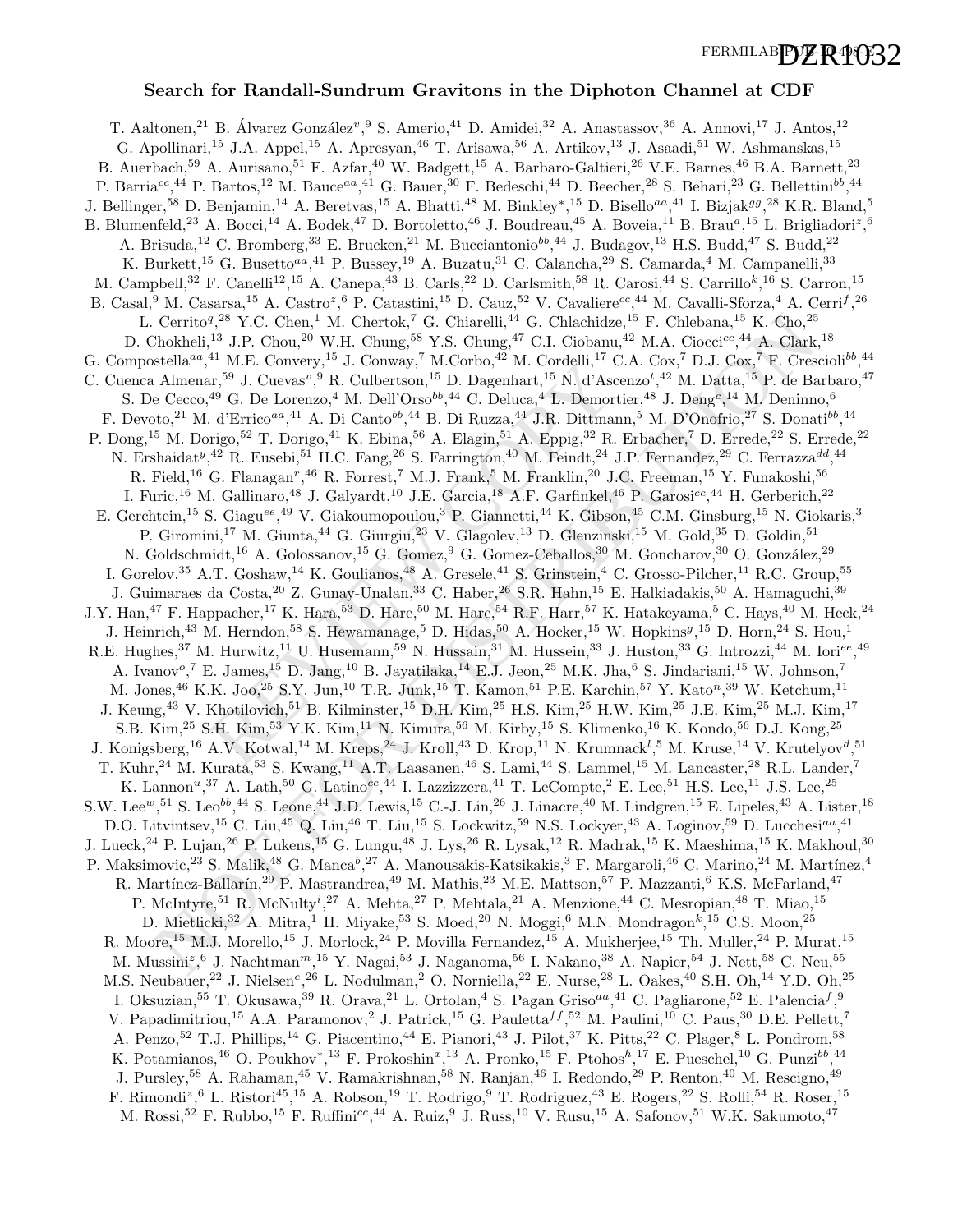Y. Sakurai,<sup>56</sup> L. Santi<sup>ff</sup>,<sup>52</sup> L. Sartori,<sup>44</sup> K. Sato,<sup>53</sup> V. Saveliev<sup>t</sup>,<sup>42</sup> A. Savoy-Navarro,<sup>42</sup> P. Schlabach,<sup>15</sup>

A. Schmidt,<sup>24</sup> E.E. Schmidt,<sup>15</sup> M.P. Schmidt<sup>\*</sup>,<sup>59</sup> M. Schmitt,<sup>36</sup> T. Schwarz,<sup>7</sup> L. Scodellaro,<sup>9</sup> A. Scribano<sup>cc</sup>,<sup>44</sup>

F. Scuri,<sup>44</sup> A. Sedov,<sup>46</sup> S. Seidel,<sup>35</sup> Y. Seiya,<sup>39</sup> A. Semenov,<sup>13</sup> F. Sforza<sup>bb</sup>,<sup>44</sup> A. Sfyrla,<sup>22</sup> S.Z. Shalhout,<sup>7</sup>

T. Shears,<sup>27</sup> P.F. Shepard,<sup>45</sup> M. Shimojima<sup>s</sup>,<sup>53</sup> S. Shiraishi,<sup>11</sup> M. Shochet,<sup>11</sup> I. Shreyber,<sup>34</sup> A. Simonenko,<sup>13</sup>

P. Sinervo,<sup>31</sup> A. Sissakian<sup>∗</sup>,<sup>13</sup> K. Sliwa,<sup>54</sup> J.R. Smith,<sup>7</sup> F.D. Snider,<sup>15</sup> A. Soha,<sup>15</sup> S. Somalwar,<sup>50</sup> V. Sorin,<sup>4</sup>

P. Squillacioti,<sup>15</sup> M. Stancari,<sup>15</sup> M. Stanitzki,<sup>59</sup> R. St. Denis,<sup>19</sup> B. Stelzer,<sup>31</sup> O. Stelzer-Chilton,<sup>31</sup> D. Stentz,<sup>36</sup>

J. Strologas,<sup>35</sup> G.L. Strycker,<sup>32</sup> Y. Sudo,<sup>53</sup> A. Sukhanov,<sup>16</sup> I. Suslov,<sup>13</sup> K. Takemasa,<sup>53</sup> Y. Takeuchi,<sup>53</sup> J. Tang,<sup>11</sup>

M. Tecchio,  $32$  P.K. Teng, <sup>1</sup> J. Thom<sup>g</sup>, <sup>15</sup> J. Thome, <sup>10</sup> G.A. Thompson, <sup>22</sup> E. Thomson, <sup>43</sup> P. Ttito-Guzmán, <sup>29</sup>

S. Tkaczyk,<sup>15</sup> D. Toback,<sup>51</sup> S. Tokar,<sup>12</sup> K. Tollefson,<sup>33</sup> T. Tomura,<sup>53</sup> D. Tonelli,<sup>15</sup> S. Torre,<sup>17</sup> D. Torretta,<sup>15</sup>

P. Totaro $^{ff}$ ,<sup>52</sup> M. Trovato<sup>dd</sup>,<sup>44</sup> Y. Tu,<sup>43</sup> F. Ukegawa,<sup>53</sup> S. Uozumi,<sup>25</sup> A. Varganov,<sup>32</sup> F. Vázquez<sup>k</sup>,<sup>16</sup> G. Velev,<sup>15</sup>

C. Vellidis,<sup>3</sup> M. Vidal,<sup>29</sup> I. Vila,<sup>9</sup> R. Vilar,<sup>9</sup> M. Vogel,<sup>35</sup> G. Volpi<sup>bb</sup>,<sup>44</sup> P. Wagner,<sup>43</sup> R.L. Wagner,<sup>15</sup> T. Wakisaka,<sup>39</sup>

R. Wallny,<sup>8</sup> S.M. Wang,<sup>1</sup> A. Warburton,<sup>31</sup> D. Waters,<sup>28</sup> M. Weinberger,<sup>51</sup> W.C. Wester III,<sup>15</sup> B. Whitehouse,<sup>54</sup>

D. Whiteson<sup>c</sup>,<sup>43</sup> A.B. Wicklund,<sup>2</sup> E. Wicklund,<sup>15</sup> S. Wilbur,<sup>11</sup> F. Wick,<sup>24</sup> H.H. Williams,<sup>43</sup> J.S. Wilson,<sup>37</sup>

P. Wilson,<sup>15</sup> B.L. Winer,<sup>37</sup> P. Wittich<sup>g</sup>,<sup>15</sup> S. Wolbers,<sup>15</sup> H. Wolfe,<sup>37</sup> T. Wright,<sup>32</sup> X. Wu,<sup>18</sup> Z. Wu,<sup>5</sup> K. Yamamoto,<sup>39</sup>

J. Yamaoka,<sup>14</sup> T. Yang,<sup>15</sup> U.K. Yang<sup>p</sup>,<sup>11</sup> Y.C. Yang,<sup>25</sup> W.-M. Yao,<sup>26</sup> G.P. Yeh,<sup>15</sup> K. Yi<sup>m</sup>,<sup>15</sup> J. Yoh,<sup>15</sup> K. Yorita,<sup>56</sup>

T. Yoshida<sup>j</sup>,<sup>39</sup> G.B. Yu,<sup>14</sup> I. Yu,<sup>25</sup> S.S. Yu,<sup>15</sup> J.C. Yun,<sup>15</sup> A. Zanetti,<sup>52</sup> Y. Zeng,<sup>14</sup> and S. Zucchelli<sup>z6</sup>

(CDF Collaboration† )

<sup>1</sup>Institute of Physics, Academia Sinica, Taipei, Taiwan 11529, Republic of China

 $^2$ Argonne National Laboratory, Argonne, Illinois 60439, USA

 $3$ University of Athens, 157 71 Athens, Greece

4 Institut de Fisica d'Altes Energies, Universitat Autonoma de Barcelona, E-08193, Bellaterra (Barcelona), Spain

 ${}^{5}$ Baylor University, Waco, Texas  $76798$ , USA

<sup>6</sup> Istituto Nazionale di Fisica Nucleare Bologna, <sup>z</sup> University of Bologna, I-40127 Bologna, Italy

 $^7$ University of California, Davis, Davis, California 95616, USA

 ${}^{8}$ University of California, Los Angeles, Los Angeles, California 90024, USA

<sup>9</sup>Instituto de Fisica de Cantabria, CSIC-University of Cantabria, 39005 Santander, Spain

 $10$ Carnegie Mellon University, Pittsburgh, Pennsylvania 15213, USA

 $11$ Enrico Fermi Institute, University of Chicago, Chicago, Illinois 60637, USA

 $12$ Comenius University, 842 48 Bratislava, Slovakia; Institute of Experimental Physics, 040 01 Kosice, Slovakia

 $13$  Joint Institute for Nuclear Research, RU-141980 Dubna, Russia

 $14$  Duke University, Durham, North Carolina 27708, USA

 $15$  Fermi National Accelerator Laboratory, Batavia, Illinois 60510, USA

 $^{16}$ University of Florida, Gainesville, Florida 32611, USA

 $17Laboratori Nazionali di Frascati, Istituto Nazionale di Fisica Nucleare, I-00044 Frascati, Italy$ 

 $18$ University of Geneva, CH-1211 Geneva 4, Switzerland

 $^{19}G$ lasgow University, Glasgow G12 8QQ, United Kingdom

<sup>20</sup>Harvard University, Cambridge, Massachusetts 02138, USA

 $^{21}Division$  of High Energy Physics, Department of Physics,

University of Helsinki and Helsinki Institute of Physics, FIN-00014, Helsinki, Finland

<sup>22</sup>University of Illinois, Urbana, Illinois 61801, USA

 $^{23}$ The Johns Hopkins University, Baltimore, Maryland 21218, USA

 $^{24}$ Institut für Experimentelle Kernphysik, Karlsruhe Institute of Technology, D-76131 Karlsruhe, Germany

 $^{25}$ Center for High Energy Physics: Kyungpook National University,

Daegu 702-701, Korea; Seoul National University, Seoul 151-742,

Korea; Sungkyunkwan University, Suwon 440-746,

Korea; Korea Institute of Science and Technology Information,

Daejeon 305-806, Korea; Chonnam National University, Gwangju 500-757,

Korea; Chonbuk National University, Jeonju 561-756, Korea

 $^{26}$ Ernest Orlando Lawrence Berkeley National Laboratory, Berkeley, California 94720, USA

 $^{27}$ University of Liverpool, Liverpool L69 7ZE, United Kingdom

<sup>28</sup>University College London, London WC1E 6BT, United Kingdom

 $29$ Centro de Investigaciones Energeticas Medioambientales y Tecnologicas, E-28040 Madrid, Spain

 $30$ Massachusetts Institute of Technology, Cambridge, Massachusetts 02139, USA

 $31$ Institute of Particle Physics: McGill University, Montréal, Québec,

Canada H3A 2T8; Simon Fraser University, Burnaby, British Columbia,

Canada V5A 1S6; University of Toronto, Toronto, Ontario,

Canada M5S 1A7; and TRIUMF, Vancouver, British Columbia, Canada V6T 2A3

 $32$ University of Michigan, Ann Arbor, Michigan 48109, USA

<sup>33</sup>Michigan State University, East Lansing, Michigan 48824, USA

 $34$ Institution for Theoretical and Experimental Physics, ITEP, Moscow 117259, Russia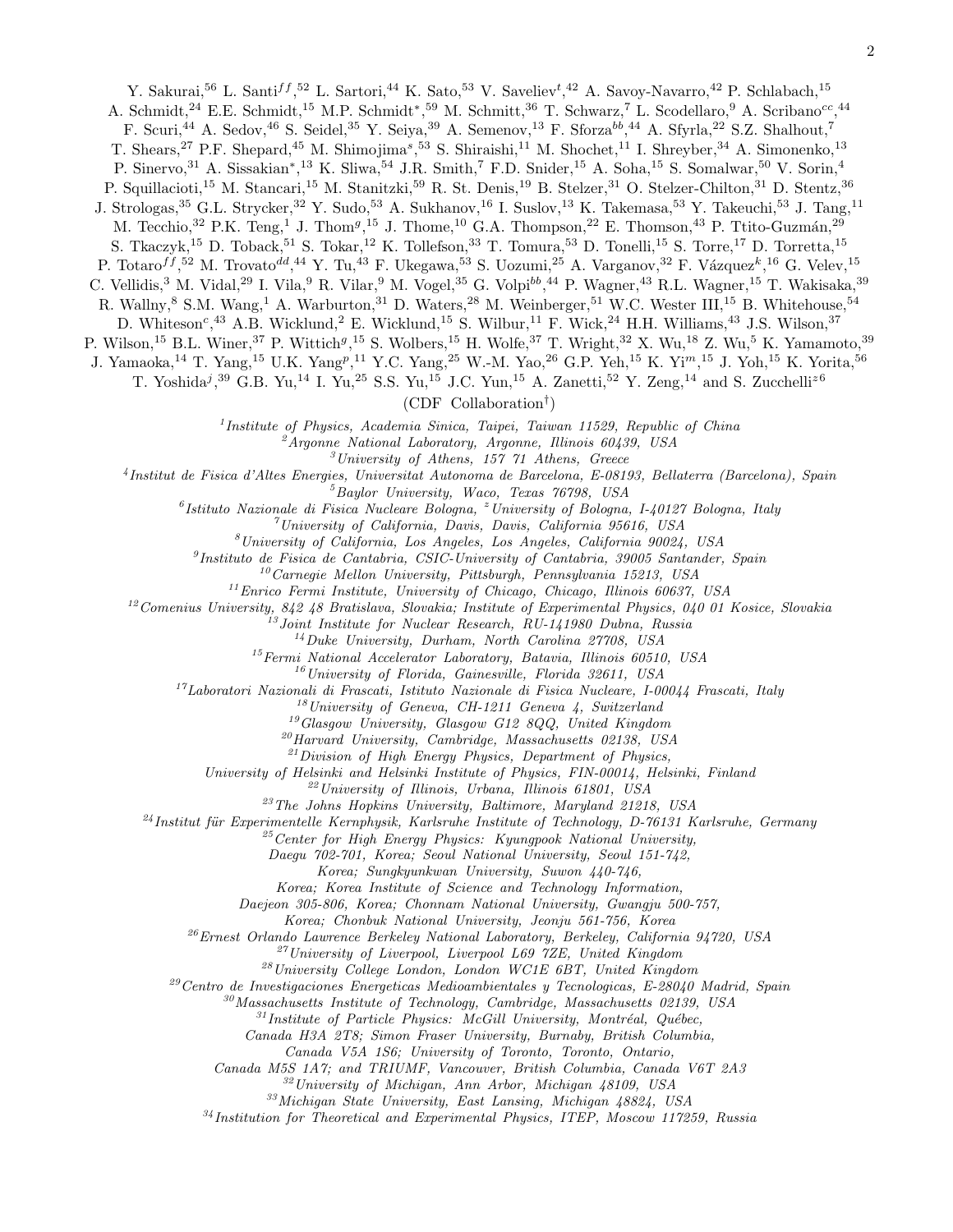<sup>35</sup>University of New Mexico, Albuquerque, New Mexico 87131, USA

<sup>36</sup>Northwestern University, Evanston, Illinois 60208, USA

<sup>37</sup>The Ohio State University, Columbus, Ohio 43210, USA

<sup>38</sup>Okayama University, Okayama 700-8530, Japan

<sup>39</sup>Osaka City University, Osaka 588, Japan

<sup>40</sup>University of Oxford, Oxford OX1 3RH, United Kingdom

 $^{41}$ Istituto Nazionale di Fisica Nucleare, Sezione di Padova-Trento, <sup>aa</sup> University of Padova, I-35131 Padova, Italy

 $^{42}$ LPNHE, Universite Pierre et Marie Curie/IN2P3-CNRS, UMR7585, Paris, F-75252 France

<sup>43</sup>University of Pennsylvania, Philadelphia, Pennsylvania 19104, USA

 $^{44}$ Istituto Nazionale di Fisica Nucleare Pisa,  $^{bb}$  University of Pisa,

 $\alpha$ <sup>cc</sup>University of Siena and <sup>dd</sup> Scuola Normale Superiore, I-56127 Pisa, Italy

 $^{45}$ University of Pittsburgh, Pittsburgh, Pennsylvania 15260, USA

<sup>46</sup>Purdue University, West Lafayette, Indiana 47907, USA

<sup>47</sup>University of Rochester, Rochester, New York 14627, USA

<sup>48</sup>The Rockefeller University, New York, New York 10065, USA

<sup>49</sup>Istituto Nazionale di Fisica Nucleare, Sezione di Roma 1,

eeSapienza Universit`a di Roma, I-00185 Roma, Italy

 $50Rutgers$  University, Piscataway, New Jersey 08855, USA

<sup>51</sup>Texas A&M University, College Station, Texas 77843, USA

<sup>52</sup>Istituto Nazionale di Fisica Nucleare Trieste/Udine,

I-34100 Trieste, <sup>ff</sup>University of Trieste/Udine, I-33100 Udine, Italy

<sup>53</sup>University of Tsukuba, Tsukuba, Ibaraki 305, Japan

<sup>54</sup>Tufts University, Medford, Massachusetts 02155, USA

<sup>55</sup>University of Virginia, Charlottesville, VA 22906, USA

<sup>56</sup>Waseda University, Tokyo 169, Japan

<sup>57</sup>Wayne State University, Detroit, Michigan 48201, USA

<sup>58</sup>University of Wisconsin, Madison, Wisconsin 53706, USA

 $59$ Yale University, New Haven, Connecticut 06520, USA

We report on a search for new particles in the diphoton channel using a data sample of  $p\bar{p}$  collisions at  $\sqrt{s} = 1.96$  TeV collected by the CDF II detector at the Fermilab Tevatron, with an integrated luminosity of 5.4 fb<sup>-1</sup>. The diphoton invariant mass spectrum of the data agrees well with the standard model expectation. We set upper limits on the production cross section times branching ratio for the Randall-Sundrum graviton, as a function of diphoton mass. We subsequently derive lower limits on the graviton mass of 459 GeV/ $c^2$  and 963 GeV/ $c^2$ , at the 95% confidence level, for coupling parameters  $(k/M_{Pl})$  of 0.01 and 0.1 respectively.

PACS numbers: 12.38.Qk 13.85.Rm 13.85.Qk

The large disparity between the electroweak scale and the gravity scale (the Planck scale) is known as the hierarchy problem. In the Randall-Sundrum (RS) model [1], the hierarchy is generated by introducing one extra spatial dimension. The 5-dimensional space-time is bounded by two 4-dimensional subspaces (or branes, short for membranes). The standard model (SM) particles are confined to the "TeV" brane, located at  $\phi = \pi$ , while the Planck brane is located at  $\phi = 0$ , where  $\phi$  is the angular coordinate parametrizing the extra dimension  $(0 \leq |\phi| \leq \pi)$ . Gravity is localized on the Planck brane but can propagate in the bulk. The apparent weakness of gravity arises from the small overlap of the gravitational wave function with the TeV brane. The scale of physical phenomena on the TeV brane is generated from the Planck scale through a warp factor:  $\Lambda_{\pi} = \overline{M}_{Pl} e^{-kr_c \pi}$ , where  $\Lambda_{\pi} \sim \text{TeV}, \overline{M}_{Pl} = M_{Pl}/\sqrt{8\pi}$  is the reduced Planck scale, k is the curvature scale of the extra dimension, and

<sup>∗</sup>Deceased

<sup>&</sup>lt;sup>†</sup>With visitors from <sup>a</sup>University of Massachusetts Amherst, Amherst, Massachusetts 01003, <sup>b</sup>Istituto Nazionale di Fisica Nucleare, Sezione di Cagliari, 09042 Monserrato (Cagliari), Italy, <sup>c</sup>University of California Irvine, Irvine, CA 92697,  $d$ University of California Santa Barbara, Santa Barbara, CA 93106 <sup>e</sup>University of California Santa Cruz, Santa Cruz, CA 95064, <sup>f</sup>CERN,CH-1211 Geneva, Switzerland, <sup>g</sup>Cornell University, Ithaca, NY 14853,  $h$ University of Cyprus, Nicosia CY-1678, Cyprus, <sup>i</sup>University College Dublin, Dublin 4, Ireland,  $<sup>j</sup>$  University of Fukui, Fukui City,</sup> Fukui Prefecture, Japan 910-0017, <sup>k</sup>Universidad Iberoamericana, Mexico D.F., Mexico, <sup>l</sup>Iowa State University, Ames, IA 50011,  $<sup>m</sup>$ University of Iowa, Iowa City, IA 52242,  $<sup>n</sup>$ Kinki University,</sup></sup> Higashi-Osaka City, Japan 577-8502, <sup>o</sup>Kansas State University, Manhattan, KS 66506, <sup>*p*</sup>University of Manchester, Manchester M13 9PL, England, <sup>q</sup>Queen Mary, University of London, London, E1 4NS, England, <sup>r</sup>Muons, Inc., Batavia, IL 60510, <sup>s</sup>Nagasaki Institute of Applied Science, Nagasaki, Japan, <sup>t</sup>National Research Nuclear University, Moscow, Russia, "University of Notre Dame, Notre Dame, IN 46556, <sup>v</sup>Universidad de Oviedo, E-33007 Oviedo, Spain, <sup>w</sup>Texas Tech University, Lubbock, TX 79609, <sup>x</sup>Universidad Tecnica Federico Santa Maria, 110v Valparaiso, Chile, <sup>y</sup>Yarmouk University, Irbid 211-63, Jordan, <sup>99</sup>On leave from J. Stefan Insti-

tute, Ljubljana, Slovenia,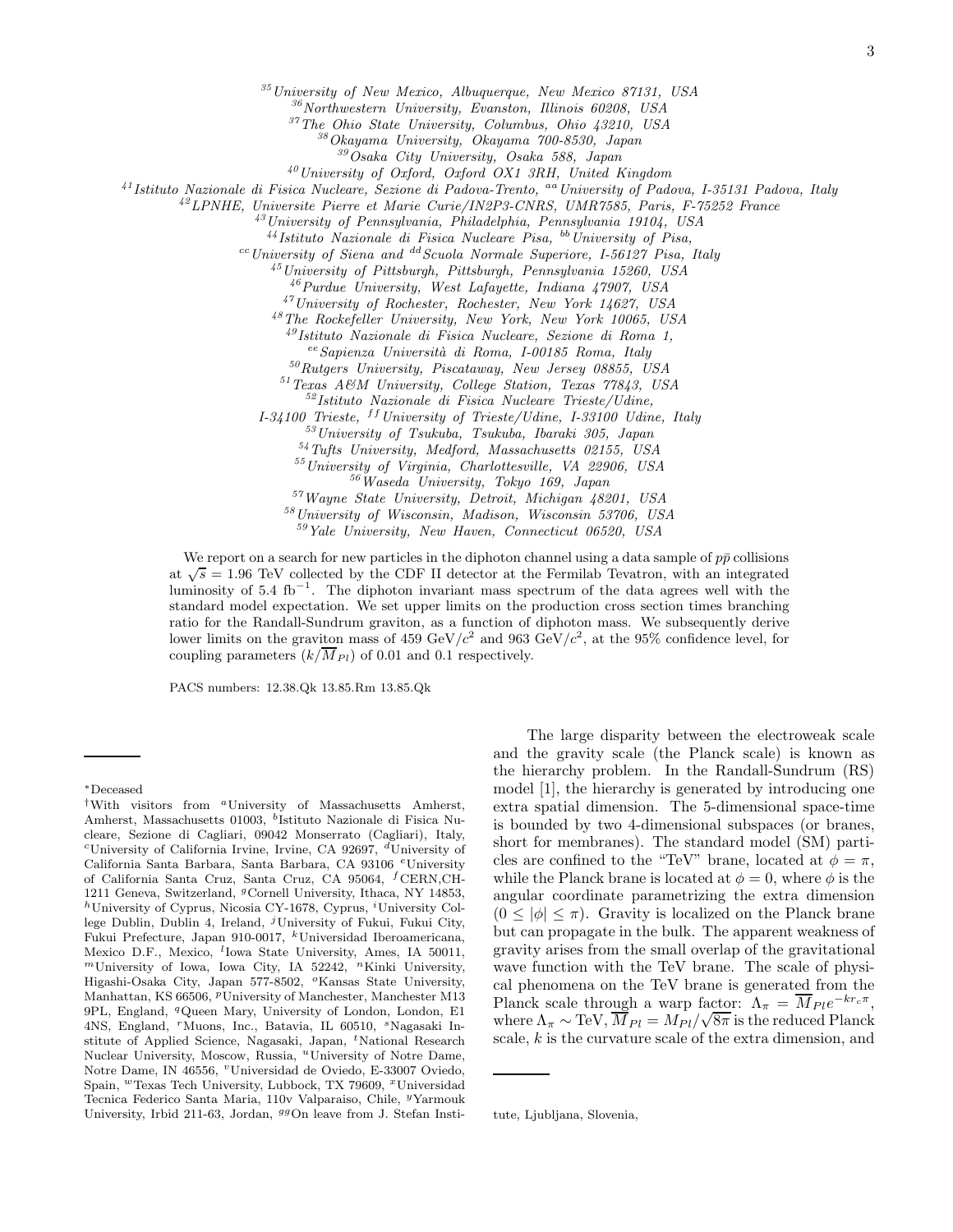$r_c$  is the compactification radius of the extra dimension. The hierarchy is reproduced if  $kr_c \simeq 12$ .

The compactification of the extra dimension gives rise to a Kaluza-Klein (KK) tower of graviton states, the mass spectrum being  $m_n = x_n (k / \overline{M}_{Pl}) \Lambda_{\pi}$ , where  $x_n$  is the  $n^{th}$  root of the first-order Bessel function, and the states couple with strength  $1/\Lambda_{\pi}$ . Two parameters determine graviton couplings and widths: the constant  $k/\overline{M}_{Pl}$ and the mass of the first KK graviton excitation  $m_1$ . We examine values in the range  $0.01 \leq k/\overline{M}_{Pl} \leq 0.1$  since the values of  $k$  must be large enough to be consistent with the apparent weakness of gravity, but small enough to prevent the theory from becoming non-perturbative [2]. The graviton decay modes are expected to produce distinctive final states: the diphoton state from s wave decays and the dilepton state from  $p$  wave decays. The spin-2 nature of the graviton favors search in the diphoton channel, where the branching ratio (4%) is twice that of any single dilepton channel (2%) [3].

In this paper, we report on a search for the first KK graviton excitation of the RS model in the diphoton decay channel. We use  $5.4 \text{ fb}^{-1}$  of integrated luminosity collected by the CDF II detector at the Fermilab Tevatron using  $p\bar{p}$  collisions at  $\sqrt{s} = 1.96$  TeV between February 2002 and June 2009. Existing lower mass limits on RS gravitons from the previous CDF analysis using data corresponding to  $1.2 \text{ fb}^{-1}$  of integrated luminosity in the diphoton channel are 230 GeV/ $c^2$  and 850 GeV/ $c^2$ for  $k/\overline{M}_{Pl} = 0.01$  and 0.1 respectively at 95% confidence level (C.L.) [4]. The most recent limits from the D0 collaboration are from a combined diphoton and dielectron search using data corresponding to  $5.4 \text{ fb}^{-1}$  of integrated luminosity, with limits of 560 GeV/ $c^2$  and 1050 GeV/ $c^2$ for  $k/\overline{M}_{Pl} = 0.01$  and 0.1 respectively [5].

The CDF II detector has a cylindrical geometry with forward-backward and azimuthal symmetry. It consists of a tracking system in a 1.4 T magnetic field, coaxial with the beam, surrounded by calorimeters and muon detection chambers [6]. The tracking system consists of a silicon tracker (SVX-II) [7] and an open cell drift chamber (COT) [8]. COT covers the pseudorapidity range  $|\eta|$  < 1.0 [6], and the silicon detector extends the tracking coverage to  $|\eta| < 2.0$ . The central and plug calorimeters [9] are sampling calorimeters that surround the COT and cover the range  $|\eta| < 1.1$  and  $1.2 < |\eta| < 3.6$ , respectively. The calorimeters, consisting of electromagnetic (EM) and hadronic layers arranged in a projective geometry, allow measurement of the "transverse energy"  $E_T = E \sin(\theta)$  [6]. At the approximate electromagnetic shower maximum, the EM calorimeters contain fine-grained detectors [10] that measure the shower shape and centroid position in the two dimensions transverse to the shower development. Surrounding these detectors is a system of muon detectors [11]. A three-level real-time event-selection system (trigger) filters events.

The events used in this analysis are selected by at least one of four triggers. Two of them require two clusters of electromagnetic energy: one requires both clusters

to have transverse energy  $E_T > 12$  GeV and be isolated in the calorimeter; the other requires the two clusters to have  $E_T > 18$  GeV but makes no isolation requirement. To ensure very high trigger efficiency for large  $E_T$  photons, events are also accepted from two single photon triggers with no isolation requirements. One requires  $E_T > 50$  GeV, while the other requires  $E_T > 70$  GeV with relaxed requirements on the hadronic energy associated with clusters. The combination of these triggers is effectively 100% efficient for the kinematic region used in this search for diphoton events with an invariant mass above 100 GeV/ $c^2$ .

In the selected sample, each event is required to have at least two photon candidates. If there are more than two photon candidates, only the two photons with the highest  $E_T$  are used. Both photons are required to be in the fiducial region of the central calorimeter (approximately in the region  $|\eta| < 1.04$ ). Each of the two photons is required to have an energy cluster predominantly in the electromagnetic calorimeter portion with  $E_T > 15$  GeV and the photon pair is required to have a reconstructed diphoton invariant mass greater than  $30 \text{ GeV}/c^2$ . Both clusters are required to be in the fiducial region of the shower maximum detectors and to pass the following photon identification criteria: transverse shower profiles consistent with a single photon, additional transverse energy in the calorimeter in a cone of angular radius  $R = \sqrt{(\Delta \phi)^2 + (\Delta \eta)^2} = 0.4$  [6] around the photon candidate less than 2 GeV, and the scalar sum of the transverse momentum  $p_T$  of the tracks in the same cone less than  $2 \text{ GeV}/c$ . Photons are required to have isolated energy clusters in the shower maximum detector.

The selected data consist of 47 920 events. The diphoton invariant mass distribution for these events, histogrammed in bins equivalent to the mass resolution (approximated by  $0.13\sqrt{m} \oplus 0.02m$  GeV/ $c^2$  [9], where m is diphoton mass in  $GeV/c^2$ ) is shown in Fig.1. The highest mass pair occurs at 603  $\text{GeV}/c^2$ .

The expected number of RS graviton events, as a function of graviton mass, is estimated using the pythia6.226 event generator [12], with CTEQ5L parton distribution functions (PDFs) [13], and processed by the geant3-based CDF II detector simulation [14]. The photon selection efficiency determined from simulation is multiplied by a correction factor which is derived as the ratio of the measured and simulated detector response to electrons from Z boson decays, since a pure sample of reconstructed photons is not available, and the characteristics of energy deposited in the calorimeter by electrons are almost identical to those of photons. The  $Z^0 \rightarrow e^+e^-$  sample is also used to calibrate the electromagnetic energy scale. The diphoton energy scale in data and Monte Carlo is corrected by tuning the  $Z^0 \rightarrow e^+e^-$  mass peak to the world average value [15]. We also correct for effects introduced by multiple interactions in the same beam crossing. The combined acceptance and selection efficiency for RS diphoton events increases from  $0.12 \pm 0.01$  (stat)  $\pm 0.01$  (syst) for gravi-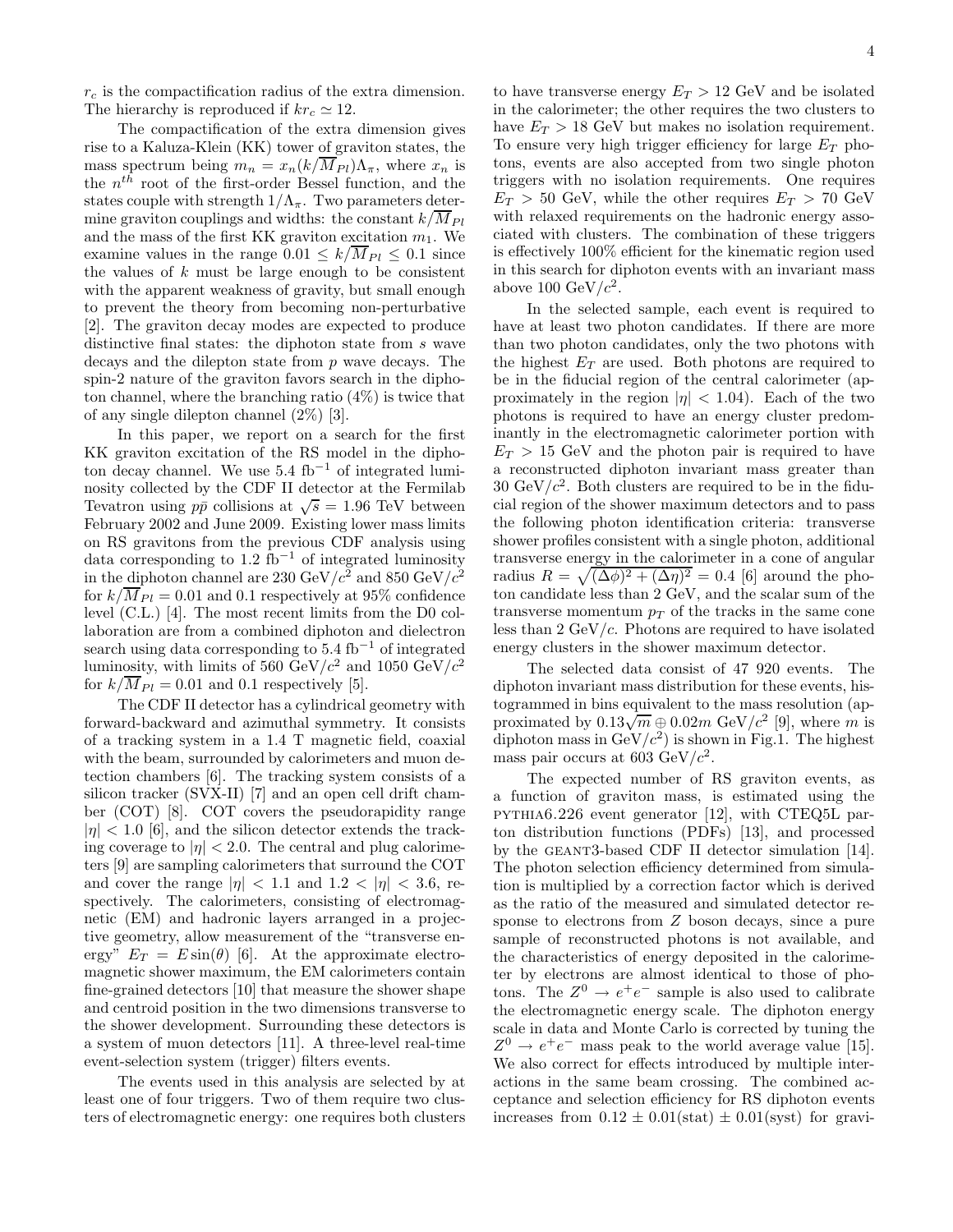

FIG. 1: The diphoton invariant mass distribution of events, histogrammed in bins of approximately one unit of calorimeter mass resolution. The width of the horizontal bar represents the bin size. The bin size is 2.4 (10.4) GeV/ $c^2$  at  $m(\gamma\gamma)$  $= 100 (500) \text{ GeV}/c^2.$ 

tons of mass  $200 \text{ GeV}/c^2$  to  $0.33 \pm 0.01 (\text{stat}) \pm 0.03 (\text{syst})$ for gravitons of mass 1100 GeV/ $c^2$ . The largest systematic uncertainties on the expected number of graviton events arise from the luminosity measurement (6%) and the uncertainty associated with the initial and final state radiation (ISR/FSR). The uncertainty on the efficiency resulting from ISR/FSR is estimated to decrease from  $8\%$  for gravitons of mass 200 GeV/ $c^2$  to 4% for gravitons of mass  $1100 \text{ GeV}/c^2$  by varying the parton shower parameters in pythia.

There are two significant background components in the diphoton data sample. The first is SM diphoton production. We estimate the shape of this background with the diphox next-to-leading-order (NLO) Monte Carlo [16] calculation. This program calculates the cross section for diphoton production in the hadronic collisions as a function of mass. Previous studies show that DIPHOX describes the shape of SM diphoton invariant mass spectrum well in the range used for this analysis (diphoton invariant mass above 100  $\text{GeV}/c^2$ ) [17]. The mass distribution of the DIPHOX calculation is fitted to a product of a polynomial and the sum of five exponential distributions in the range 30 GeV/ $c^2$  to 1.3 TeV/ $c^2$ . The fitted invariant mass spectrum is then multiplied by an efficiency function derived from a SM diphoton sample generated by pythia and processed through the full detector simulation. The second background component, negligible except at the lowest masses, arises from the misidentification of one or two jets as photons. The invariant mass shape of this background is parameterized with a product of a polynomial and the sum of two exponentials. This functional form is justified, but not fixed, by a study using a sample of photon-like jets obtained by loosening the photon selection criteria (transverse shower profile and isolation requirements) for both photon candidates, then removing the events which pass all the signal selection requirements.

To find the most accurate description of the background invariant mass for setting limits, we fit a functional form which is a sum of the DIPHOX shape and the photon-like jets shape to the invariant mass spectrum of the data. All the parameters in the functional form for the photon-like jets and the normalization of the SM diphoton background are allowed to vary in the fit. We fit the invariant mass spectrum in the range  $m_{\gamma\gamma} > 100 \text{ GeV}/c^2$  since RS gravitons have been excluded at the 95% C.L. in the lower mass region by previous searches.

Figure 2 shows the observed mass spectrum with the fitted total background overlaid. The best fit SM background normalization is consistent with the DIPHOX calculation. The contribution of jets faking photons is highly suppressed at high diphoton masses since we restrict the amount of energy allowed in the isolation cone of each photon candidate. Also shown in the figure is the systematic uncertainty on the total background, which is approximately 20%. The systematic uncertainty arises predominantly from the choice of the  $Q^2$  scales used in the diphox calculation for low mass diphoton events and from the choice of the PDFs for high mass diphoton events. The systematic uncertainties are taken to be completely correlated across all mass bins. Correlations in the systematic uncertainties between signal and background are taken into account.



FIG. 2: The diphoton invariant mass spectrum with the fitted total background overlaid. The points are the data. The width of the horizontal bar represents the bin size which is fixed at 5 GeV/ $c^2$ . The dotted line shows the contribution from events where at least one selected photon is from a misidentified jet, and the solid line shows this background plus the diphox SM diphoton distribution. For clarity, the SM background is not shown in the figure since it is almost indistinguishable from the total background. The gray band shows the uncertainty on the total background.

A model-independent search for an excess over SM predictions is performed, following the procedure out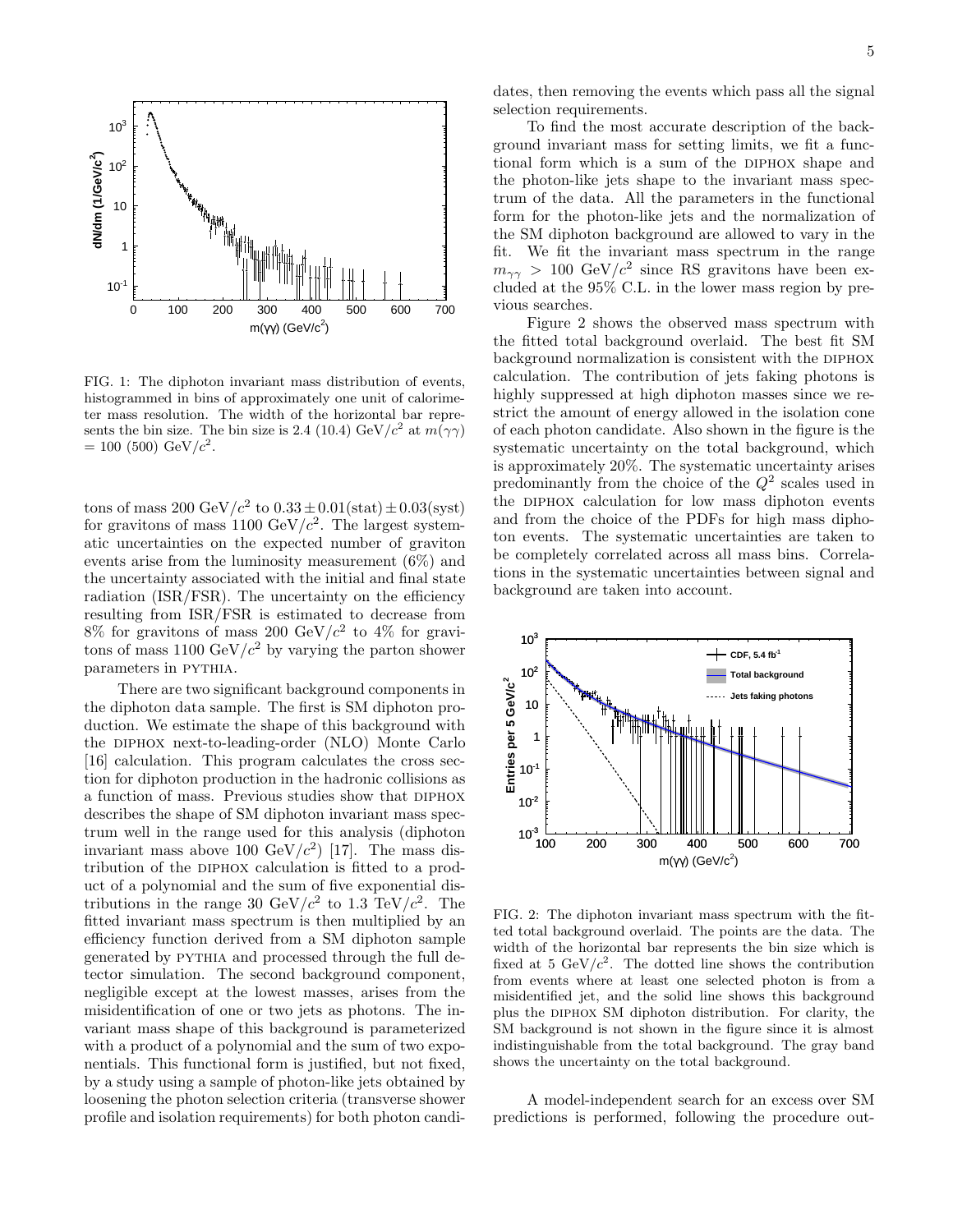lined in [18]. The search is optimized for a narrow resonance, but still retains sensitivity to other signals which would produce an excess over SM predictions. We scan a mass window over the mass region 100-700  $\text{GeV}/c^2$ . The mass window is approximately the width a narrow resonance would have if observed in the CDF detector. The probability that the background could give rise to the observed number of events in the mass window, referred to as the p value, is calculated using Poisson statistics. The uncertainty on the background estimate is treated as a nuisance parameter with a Gaussian distribution. The lowest p value observed is 0.016 at 198 GeV/ $c^2$ . The method is repeated for 200,000 simulated experiments produced using the background prediction. Approximately 60% of the simulated experiments give a minimum  $p$  value equal to or less than 0.016. Therefore we conclude the observed diphoton invariant mass spectrum is consistent with the background prediction.

We use the  $CL<sub>s</sub>$  limit-setting technique [19] to set the upper limits for the production cross section of RS gravitons times the branching fraction into the  $\gamma\gamma$  final state using the diphoton mass spectrum. In this method, the data are compared against two models at a time. One is the null hypothesis  $H_0$ , which asserts that the SM diphoton production and misidentified jets describe the data, while the other is the signal at a fixed mass plus background hypothesis  $H_1$ . The probability ratio

$$
CL_s = \frac{P_{H_1}(\Delta \chi^2 \ge \Delta \chi^2_{obs})}{P_{H_0}(\Delta \chi^2 \ge \Delta \chi^2_{obs})}.
$$
 (1)

is used to set the limits. The numerator and denominator are calculated by generating simulated experiments assuming hypothesis  $H_1$  and hypothesis  $H_0$  respectively and taking into account systematic uncertainties on signal and background predictions.  $\Delta \chi^2_{(obs)}$  is the difference in the logarithm likelihood values calculated by comparing the data in the simulated (real) experiment against the prediction of  $H_0$  or  $H_1$ . The 95% C.L. upper limit corresponds to the cross section which gives  $CL_s = 0.05$ .

The result is shown in Fig. 3, as a function of graviton mass, along with the theoretical cross section times branching ratio for RS gravitons with  $k/\overline{M}_{Pl}$  set to 0.1, 0.07, 0.05, 0.025 and 0.01. The leading-order graviton production cross section calculated by PYTHIA [12] is multiplied by a K-factor [20], decreasing from 1.54 at 200 GeV/ $c^2$  to 0.95 at 1100 GeV/ $c^2$ , to correct for diagrams at higher-order in  $\alpha_s$ . The previous analysis [4] used a mass-independent K-factor of 1.3, which leads to conservative limits at low masses and optimistic limits at high masses. From the limit on  $\sigma \times Br(G \to \gamma \gamma)$ , lower mass bounds are derived for the first excited state of the RS graviton as a function of the parameter  $k/\overline{M}_{Pl}$ . The 95% C.L. excluded region in the  $k/\overline{M}_{Pl}$  and graviton mass plane is displayed in Fig. 4, with the mass limits summarized in Table I.

In conclusion, we have searched for evidence of an anomalous peak in the diphoton mass spectrum us-



FIG. 3: The 95% C.L. upper limit on the production cross section times branching fraction of an RS model graviton decaying to diphotons  $(\sigma \times Br(G \to \gamma \gamma))$  as a function of graviton mass. Also shown are the predicted  $(\sigma \times Br)$  curves for  $k/\overline{M}_{Pl} = 0.01, 0.07, 0.05$  and 0.1 [20].



FIG. 4: The 95% C.L. excluded region in the plane of  $k/\overline{M}_{Pl}$ and graviton mass from  $5.4 \text{ fb}^{-1}$  of integrated luminosity compared with the expected limit and the previously published exclusion contour [4].

TABLE I: The 95% C.L. lower limits on the mass of the first excited state of the RS graviton for the specified values of  $k/M_{Pl}$ .

|       | $k/M_{Pl}$ Lower Mass Limit (GeV/ $c^2$ ) |
|-------|-------------------------------------------|
| 0.1   | 963                                       |
| 0.07  | 899                                       |
| 0.05  | 838                                       |
| 0.025 | 704                                       |
| 0.01  | 459                                       |